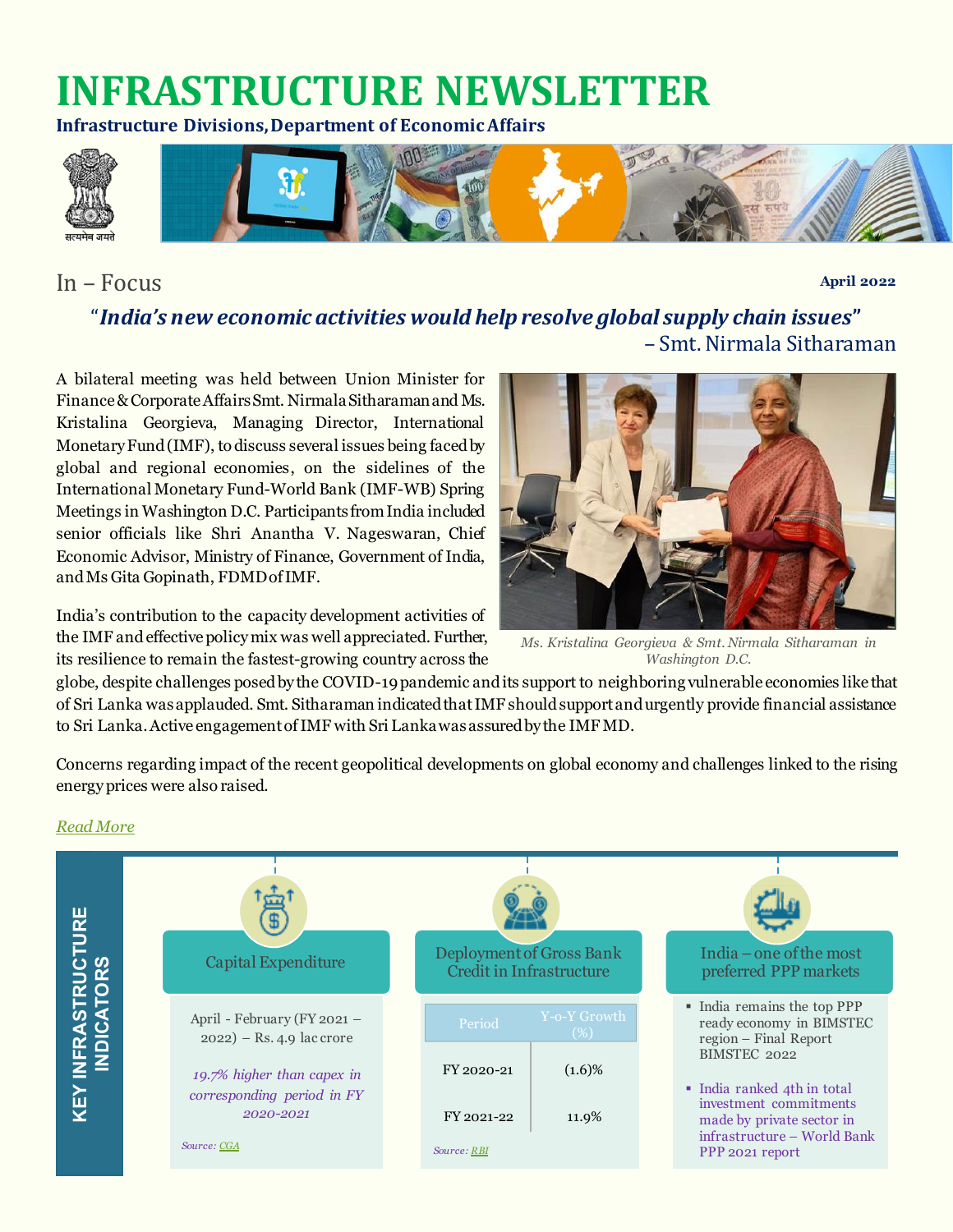### **INFRASTRUCTURE POLICY ENABLEMENT**

### Government incentives and support for Solar Energy generation and usage

For promoting solar energy in the residential sector, the Ministry of New and Renewable Energy is implementing Rooftop Solar Programme Phase-II. Under this Programme 4000 MW rooftop solar (RTS) capacity addition is targeted in residential sector through Central Financial Assistance (CFA).

CFA up to 40% of the benchmark cost is provided for RTS projects up to 3 kW capacity and up to 20% for RTS system capacity beyond 3 kW and up to 10 kW for individual households. For Group Housing Societies/ Residential Welfare Associations (GHS/ RWA), CFA is limited to 20% for RTS plants for supply of power to common facilities maximum 500 kW capacity.

Government has additionally taken several steps to promote solar energy in the country such as permitting 100% FDI, wavier of ISTS charges, setting up of Ultra Mega Renewable Energy Parks, etc.

### *[Read More](https://pib.gov.in/PressReleasePage.aspx?PRID=1813807)*

### NITI Aayog Releases Draft Battery Swapping Policy for Stakeholder Comments

During the COP26 summit in Glasgow, India committed to reduce carbon emission intensity by 45% by expanding its non-fossil energy capacity to 500 GW by 2030 and meet 50% of its energy requirements from renewable energy by 2030 to achieve the Net Zero target by 2070

In this regard, NITI Aayog held an inter-ministerial discussion to formulate a robust and comprehensive Battery Swapping policy framework in February 2022 and also drafted a Battery Swapping Policy thereby seeking comments from all stakeholders latest by 5th June 2022

### *[Read More](https://pib.gov.in/PressReleasePage.aspx?PRID=1818569)*

### National Highway Pre-cast Concrete Policy

MoRT&H has made it mandatory to use factory manufactured pre-cast concrete elements in projects within 100 km radius of Pre-cast factory. The minimum mandatory usage should be 25% of total concrete volume other than the foundations & sub-structures of Bridges/Viaduct/ RoB.

Pre-cast factory shall be certified by Quality Council of India (QCI)/ NCCBM/ RDSO/ IITs and shall have minimum facilities of fully automatic RMC plant for better quality, arrangement for steam curing, mechanical handling of concrete and pre-cast components, bar bending machines, stacking yard, inhouse design team and NABL accredited quality control laboratory, RO plant for water purification etc.

#### *[Read More](https://pib.gov.in/PressReleasePage.aspx?PRID=1818137)*

### **Gati Shakti Cargo Terminals**

*The new 'Gati Shakti Multi-Modal Cargo Terminal (GCT)' policy, launched in Dec 2021, aims to boost investment from industry in development of additional terminals for handling rail cargos. The locations for GCTs are being finalized based on demand from industry and potential of Cargo Traffic. So far, 6 GCTs have already been commissioned and around 74 more locations have been provisionally identified for development of GCTs.*

#### *[Read More](https://pib.gov.in/PressReleasePage.aspx?PRID=1814049)*

#### **Station Development Under PPP Mode**

*Ministry of Railways is exploring various possibilities to develop Railway Stations under different models including Public Private Partnership (PPP) model amongst others. Chhattrapati Shivaji Maharaj Terminus (CSTM) Railway Station in Maharashtra and New Delhi Railway Station in Delhi have been identified for development under Hybrid Build Operate and Transfer (HYBOT) model of Public Private Partnership mode.*

*[Read More](https://pib.gov.in/PressReleasePage.aspx?PRID=1812320)*

#### **Steps Initiated for Sustainable Mining**

*Sustainable mining reduces environmental impact and carbon footprint which can be evaluated through the Star Rating system. The system mandates every lessee to obtain at least 3-star rating within four years of operations and maintain thereafter. The same is being monitored through sample surveys being undertaken by Indian Bureau of Mines*

#### *[Read More](https://pib.gov.in/PressReleasePage.aspx?PRID=1813238)*

#### **Government policy to offer solar panels at subsidized rates**

*Under Ph-II of the RTS Programme, incentives are being provided to DISCOMs towards installation of RTS projects in all sectors, including solar power panels at educational and religious institutions, NGOs, etc.*

*[Read More](https://pib.gov.in/PressReleasePage.aspx?PRID=1813813)*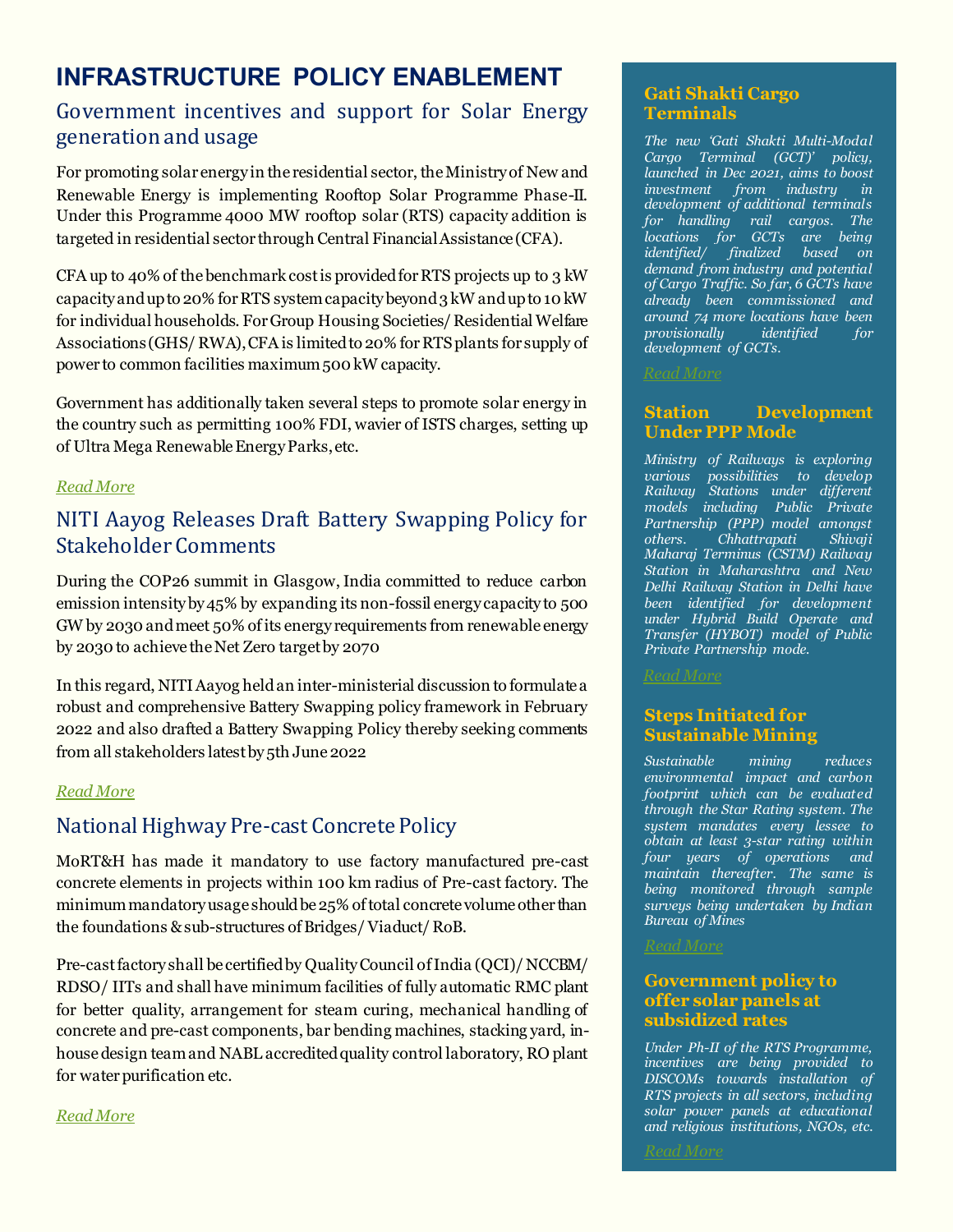## **INFRASTRUCTURE MARKET NEWS**

### Ministry of Civil Aviation and Govt. of Himachal Pradesh Sign MoU for Development of Nagchala Airport in Mandi

The new greenfield airport at Nagchala, Mandi is being developed under the Greenfield Airport Policy of MoCA. A Joint Venture Company between State Government of Himachal Pradesh and Airport Authority of India has been formed to overlook project development. The projected land requirement for airport is 515 acres approx. and the project is estimated to cost around Rs 900 crore excluding the cost ofland.

### *[Read More](https://pib.gov.in/PressReleasePage.aspx?PRID=1819922)*

### Mumbai-Goa highway to be completed in one year: Union Minister Nitin Gadkari

The work on Mumbai-Goa highway is underway in eleven phases. Hon'ble Minister said the initial work was delayed due to land acquisition and obtaining permissions from railways and forest department.

It has been proposed to extend the highway to Mangalore and set up a logistics park and truck terminal on the Mumbai-Goa Highway depending on the land availability.

### *[Read More](https://pib.gov.in/PressReleasePage.aspx?PRID=1813014)*

### India's first pure green hydrogen plant commissioned in Jorhat

Oil India Limited (OIL) commissioned India's First 99.999% pure Green Hydrogen pilot plant, with an installed capacity of 10 kg per day at Jorhat Pump Station in Assam within a record time of 3 months. The plant produces Green Hydrogen from the electricity generated by the existing 500kW Solar plant using a 100 kW Anion Exchange Membrane (AEM) Electrolyser array, a technology which is being used for the first time in India.

The newly commissioned plant is expected to increase production of green hydrogen from 10 kg per day to 30 kg per day in future.

### *[Read More](https://pib.gov.in/PressReleasePage.aspx?PRID=1818482)*

### Inauguration of 5 National Highway projects of 297 km length costing Rs 2,872 crore in Sonepat, Haryana

Construction of Jind to Gohana highway included in the 5 National Highway projects will provide connectivity to NCR, Sonipat, Narwana and Punjab. Using the Bhiwani-Mundhal-Jind 2-lane road, it will be easy to reach Rajasthan, Haryana, NCR and Uttar Pradesh. Also, construction of Jhajjar to Loharu 98 km 2-lane highway will provide better connectivity with Haryana, Rajasthan, NCR, and parts of Uttar Pradesh thus benefitingthe farmers.

**Shri Sarbananda Sonowal inaugurated Container Scanner worth Rs 29.68 crore**

*The shipping container scanner at Paradip Port can scan up to 25 Trucks per hour. It complies to International Security Screening standards and reduces the need for manual inspection further boosting movement of container traffic in the Port.*

#### *[Read More](https://pib.gov.in/PressReleasePage.aspx?PRID=1819745)*

### **Digital University**

*The University will provide access to world-class quality universal education with personalized learning experience. It will be built on a networked hub-spoke model, with the hub building cutting edge ICT expertise.*

#### **Swachh Bharat Mission-Urban 2.0 launches National Behaviour Change Communication Framework for Garbage Free Cities**

*The framework shall serve as a guiding document and blueprint for States and Cities to undertake large scale multimedia campaigns along with intensive and focused inter personal communication campaigns , intensifying messaging around the key focus areas of source segregation, collection, transportation, and processing of waste, plastic waste management, and remediation of legacy dumpsites.*

#### *[Read More](https://pib.gov.in/PressReleasePage.aspx?PRID=1821417)*

*[Read More](https://pib.gov.in/PressReleasePage.aspx?PRID=1814224)*

#### **Green Hydrogen Method for Steel Production**

*MNRE has proposed setting up of National Hydrogen Energy Mission with an aim to develop green hydrogen production technology, to make it affordable and widely accessible. Based on success of the pilot projects, the DRI units shall be encouraged for large scale adoption.*

*[Read More](https://pib.gov.in/PressReleasePage.aspx?PRID=1813647)*